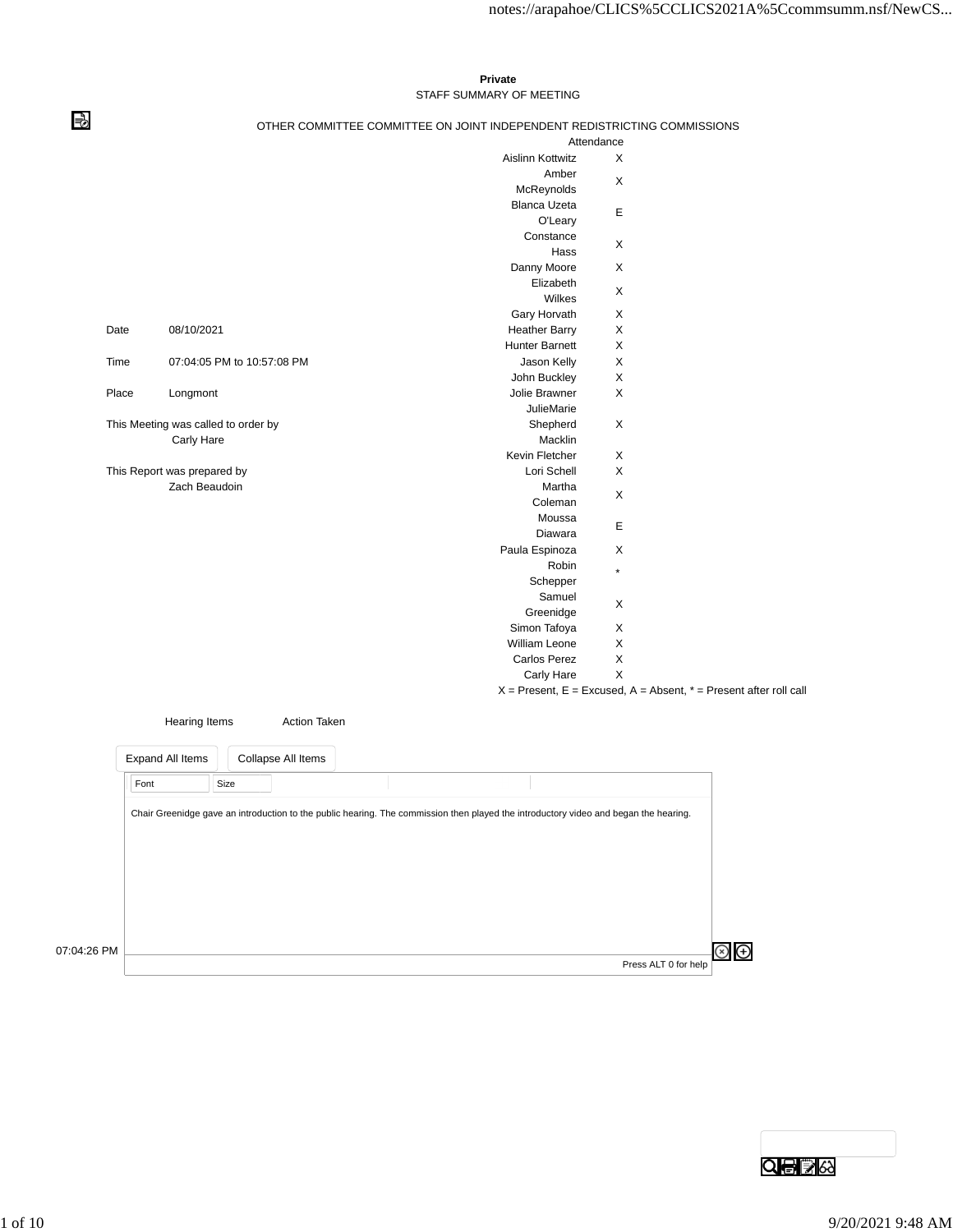|             | Font         | Size |                                                                         |                                                                                                                                                                                                                                                                                  |                      |                                      |
|-------------|--------------|------|-------------------------------------------------------------------------|----------------------------------------------------------------------------------------------------------------------------------------------------------------------------------------------------------------------------------------------------------------------------------|----------------------|--------------------------------------|
|             |              |      |                                                                         | Marshall Dawson, representing self, testified. Mr. Dawson testified that Boulder County should be able to have two senate districts and<br>would like to see that reflected. For the house districts, he would like Boulder County to be more represented in the maps.           |                      |                                      |
|             |              |      |                                                                         |                                                                                                                                                                                                                                                                                  |                      |                                      |
|             |              |      |                                                                         |                                                                                                                                                                                                                                                                                  |                      |                                      |
|             |              |      |                                                                         |                                                                                                                                                                                                                                                                                  |                      |                                      |
| 07:25:42 PM |              |      |                                                                         |                                                                                                                                                                                                                                                                                  |                      | ⊕                                    |
|             |              |      |                                                                         |                                                                                                                                                                                                                                                                                  | Press ALT 0 for help |                                      |
|             | Font         | Size |                                                                         |                                                                                                                                                                                                                                                                                  |                      |                                      |
|             |              |      |                                                                         | Terri Goon, representing self, testified. Ms. Goon testified that she would like Boulder County divided into two senate districts with their<br>population. She testified about using the I-25 corridor as a dividing line and grouping communities of interest together better. |                      |                                      |
|             |              |      |                                                                         |                                                                                                                                                                                                                                                                                  |                      |                                      |
|             |              |      |                                                                         |                                                                                                                                                                                                                                                                                  |                      |                                      |
|             |              |      |                                                                         |                                                                                                                                                                                                                                                                                  |                      |                                      |
| 07:28:24 PM |              |      |                                                                         |                                                                                                                                                                                                                                                                                  |                      |                                      |
|             |              |      |                                                                         |                                                                                                                                                                                                                                                                                  | Press ALT 0 for help |                                      |
|             | Font         | Size |                                                                         |                                                                                                                                                                                                                                                                                  |                      |                                      |
|             |              |      |                                                                         | Bob Bergstrom, representing self, testified. Mr. Bergstrom testified that he'd like advanced manufacturing as a community of interest in                                                                                                                                         |                      |                                      |
|             |              |      | CD2. He would like Broomfield to be considered a community of interest. |                                                                                                                                                                                                                                                                                  |                      |                                      |
|             |              |      |                                                                         |                                                                                                                                                                                                                                                                                  |                      |                                      |
|             |              |      |                                                                         |                                                                                                                                                                                                                                                                                  |                      |                                      |
|             |              |      |                                                                         |                                                                                                                                                                                                                                                                                  |                      |                                      |
| 07:32:29 PM |              |      |                                                                         |                                                                                                                                                                                                                                                                                  | Press ALT 0 for help | $\hspace{.1cm} \oplus \hspace{.1cm}$ |
|             |              |      |                                                                         |                                                                                                                                                                                                                                                                                  |                      |                                      |
|             | Font         | Size |                                                                         |                                                                                                                                                                                                                                                                                  |                      |                                      |
|             |              |      | doesn't believe they should be districted together in the legislature.  | Mike Foote, representing self, testified. Mr. Foote testified that he believes that Weld and Boulder Counties have different interests and he                                                                                                                                    |                      |                                      |
|             |              |      |                                                                         |                                                                                                                                                                                                                                                                                  |                      |                                      |
|             |              |      |                                                                         |                                                                                                                                                                                                                                                                                  |                      |                                      |
|             |              |      |                                                                         |                                                                                                                                                                                                                                                                                  |                      |                                      |
| 07:37:19 PM |              |      |                                                                         |                                                                                                                                                                                                                                                                                  |                      | $\circledast$                        |
|             |              |      |                                                                         |                                                                                                                                                                                                                                                                                  | Press ALT 0 for help |                                      |
|             | Font         | Size |                                                                         |                                                                                                                                                                                                                                                                                  |                      |                                      |
|             | back to CD3. |      |                                                                         | Mr. Mark Milliman, representing self, testified. Mr. Milliman testified that the CD2 should take back Boulder County and should give Gilpin                                                                                                                                      |                      |                                      |
|             |              |      |                                                                         |                                                                                                                                                                                                                                                                                  |                      |                                      |
|             |              |      |                                                                         |                                                                                                                                                                                                                                                                                  |                      |                                      |
|             |              |      |                                                                         |                                                                                                                                                                                                                                                                                  |                      |                                      |
|             |              |      |                                                                         |                                                                                                                                                                                                                                                                                  |                      |                                      |
| 07:41:37 PM |              |      |                                                                         |                                                                                                                                                                                                                                                                                  | Press ALT 0 for help | $\circledast$                        |
|             |              |      |                                                                         |                                                                                                                                                                                                                                                                                  |                      |                                      |
|             |              |      |                                                                         |                                                                                                                                                                                                                                                                                  |                      |                                      |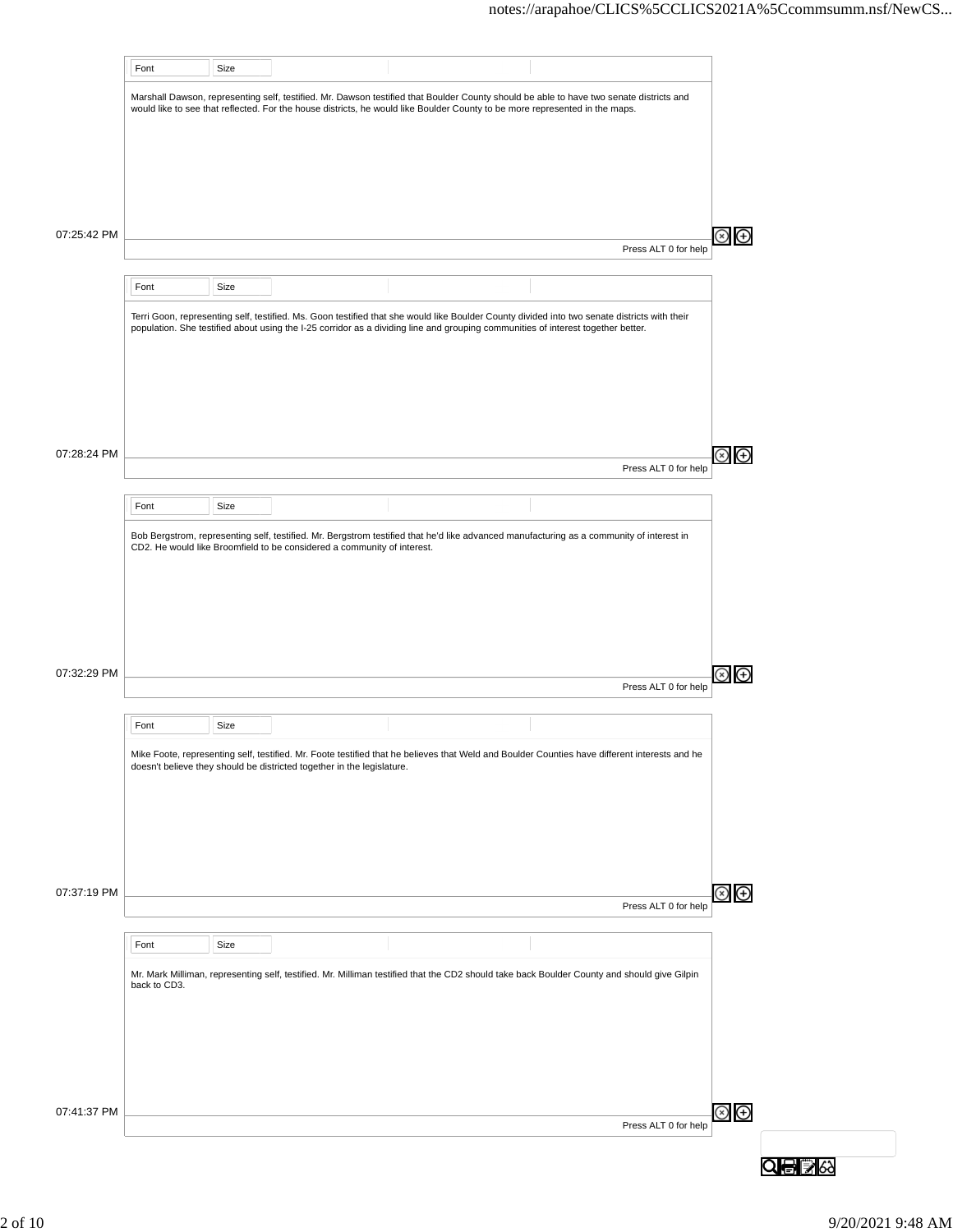|             | Font                                  | Size |                                                                                                                                                                                                                                                                                                                                                                                                                                                                                                                                                                                                                                                                                                                                                                                                                                                                                                                                                                                                                                    |  |                      |             |
|-------------|---------------------------------------|------|------------------------------------------------------------------------------------------------------------------------------------------------------------------------------------------------------------------------------------------------------------------------------------------------------------------------------------------------------------------------------------------------------------------------------------------------------------------------------------------------------------------------------------------------------------------------------------------------------------------------------------------------------------------------------------------------------------------------------------------------------------------------------------------------------------------------------------------------------------------------------------------------------------------------------------------------------------------------------------------------------------------------------------|--|----------------------|-------------|
|             | representation.                       |      |                                                                                                                                                                                                                                                                                                                                                                                                                                                                                                                                                                                                                                                                                                                                                                                                                                                                                                                                                                                                                                    |  |                      |             |
|             |                                       |      |                                                                                                                                                                                                                                                                                                                                                                                                                                                                                                                                                                                                                                                                                                                                                                                                                                                                                                                                                                                                                                    |  |                      |             |
|             |                                       |      |                                                                                                                                                                                                                                                                                                                                                                                                                                                                                                                                                                                                                                                                                                                                                                                                                                                                                                                                                                                                                                    |  |                      |             |
|             |                                       |      |                                                                                                                                                                                                                                                                                                                                                                                                                                                                                                                                                                                                                                                                                                                                                                                                                                                                                                                                                                                                                                    |  |                      |             |
| 07:45:29 PM |                                       |      |                                                                                                                                                                                                                                                                                                                                                                                                                                                                                                                                                                                                                                                                                                                                                                                                                                                                                                                                                                                                                                    |  | Press ALT 0 for help | $\bigoplus$ |
|             | Font                                  | Size |                                                                                                                                                                                                                                                                                                                                                                                                                                                                                                                                                                                                                                                                                                                                                                                                                                                                                                                                                                                                                                    |  |                      |             |
|             |                                       |      |                                                                                                                                                                                                                                                                                                                                                                                                                                                                                                                                                                                                                                                                                                                                                                                                                                                                                                                                                                                                                                    |  |                      |             |
|             |                                       |      |                                                                                                                                                                                                                                                                                                                                                                                                                                                                                                                                                                                                                                                                                                                                                                                                                                                                                                                                                                                                                                    |  |                      |             |
|             |                                       |      |                                                                                                                                                                                                                                                                                                                                                                                                                                                                                                                                                                                                                                                                                                                                                                                                                                                                                                                                                                                                                                    |  |                      |             |
|             |                                       |      |                                                                                                                                                                                                                                                                                                                                                                                                                                                                                                                                                                                                                                                                                                                                                                                                                                                                                                                                                                                                                                    |  |                      |             |
|             |                                       |      |                                                                                                                                                                                                                                                                                                                                                                                                                                                                                                                                                                                                                                                                                                                                                                                                                                                                                                                                                                                                                                    |  |                      |             |
| 07:49:33 PM |                                       |      |                                                                                                                                                                                                                                                                                                                                                                                                                                                                                                                                                                                                                                                                                                                                                                                                                                                                                                                                                                                                                                    |  |                      | ⊕           |
|             |                                       |      |                                                                                                                                                                                                                                                                                                                                                                                                                                                                                                                                                                                                                                                                                                                                                                                                                                                                                                                                                                                                                                    |  |                      |             |
|             | Font                                  | Size |                                                                                                                                                                                                                                                                                                                                                                                                                                                                                                                                                                                                                                                                                                                                                                                                                                                                                                                                                                                                                                    |  |                      |             |
|             | and doesn't represent the people.     |      | Cathy Jarrett, representing self, testified. Ms. Jarrett testified that she'd like 2 congressional districts with the continental<br>divide separating the east and west of the state. She also asked for Boulder County to be redistricted with more<br>Theresa Watson, representing self, testified. Ms. Watson asked for two separate house districts with one for Eastern Boulder County.<br>Press ALT 0 for help<br>Virginia Gebhart, representing self, testified. Ms. Gebhart testified that she is concerned that her East Boulder house district is chopped up<br>Press ALT 0 for help<br>Mr. Michael Bellmont, representing Our Health, Our Future, Our Longmont, testified. Mr. Bellmont testified that the proposed HD36<br>separates him and his community from their city and groups different communities of interest.<br>Press ALT 0 for help<br>Timothy Barnes, representing self, testified. Mr. Barnes testified about the issues that he believes are important to East Boulder County<br>Press ALT 0 for help |  |                      |             |
|             |                                       |      |                                                                                                                                                                                                                                                                                                                                                                                                                                                                                                                                                                                                                                                                                                                                                                                                                                                                                                                                                                                                                                    |  |                      |             |
|             |                                       |      |                                                                                                                                                                                                                                                                                                                                                                                                                                                                                                                                                                                                                                                                                                                                                                                                                                                                                                                                                                                                                                    |  |                      |             |
|             |                                       |      |                                                                                                                                                                                                                                                                                                                                                                                                                                                                                                                                                                                                                                                                                                                                                                                                                                                                                                                                                                                                                                    |  |                      |             |
| 07:50:25 PM |                                       |      |                                                                                                                                                                                                                                                                                                                                                                                                                                                                                                                                                                                                                                                                                                                                                                                                                                                                                                                                                                                                                                    |  |                      | ⊕           |
|             |                                       |      |                                                                                                                                                                                                                                                                                                                                                                                                                                                                                                                                                                                                                                                                                                                                                                                                                                                                                                                                                                                                                                    |  |                      |             |
|             | Font                                  | Size |                                                                                                                                                                                                                                                                                                                                                                                                                                                                                                                                                                                                                                                                                                                                                                                                                                                                                                                                                                                                                                    |  |                      |             |
|             |                                       |      |                                                                                                                                                                                                                                                                                                                                                                                                                                                                                                                                                                                                                                                                                                                                                                                                                                                                                                                                                                                                                                    |  |                      |             |
|             |                                       |      |                                                                                                                                                                                                                                                                                                                                                                                                                                                                                                                                                                                                                                                                                                                                                                                                                                                                                                                                                                                                                                    |  |                      |             |
|             |                                       |      |                                                                                                                                                                                                                                                                                                                                                                                                                                                                                                                                                                                                                                                                                                                                                                                                                                                                                                                                                                                                                                    |  |                      |             |
|             |                                       |      |                                                                                                                                                                                                                                                                                                                                                                                                                                                                                                                                                                                                                                                                                                                                                                                                                                                                                                                                                                                                                                    |  |                      |             |
|             |                                       |      |                                                                                                                                                                                                                                                                                                                                                                                                                                                                                                                                                                                                                                                                                                                                                                                                                                                                                                                                                                                                                                    |  |                      |             |
| 07:53:32 PM |                                       |      |                                                                                                                                                                                                                                                                                                                                                                                                                                                                                                                                                                                                                                                                                                                                                                                                                                                                                                                                                                                                                                    |  |                      | ව<br>ල      |
|             | Font                                  | Size |                                                                                                                                                                                                                                                                                                                                                                                                                                                                                                                                                                                                                                                                                                                                                                                                                                                                                                                                                                                                                                    |  |                      |             |
|             |                                       |      |                                                                                                                                                                                                                                                                                                                                                                                                                                                                                                                                                                                                                                                                                                                                                                                                                                                                                                                                                                                                                                    |  |                      |             |
|             | such as housing and local industries. |      |                                                                                                                                                                                                                                                                                                                                                                                                                                                                                                                                                                                                                                                                                                                                                                                                                                                                                                                                                                                                                                    |  |                      |             |
|             |                                       |      |                                                                                                                                                                                                                                                                                                                                                                                                                                                                                                                                                                                                                                                                                                                                                                                                                                                                                                                                                                                                                                    |  |                      |             |
|             |                                       |      |                                                                                                                                                                                                                                                                                                                                                                                                                                                                                                                                                                                                                                                                                                                                                                                                                                                                                                                                                                                                                                    |  |                      |             |
|             |                                       |      |                                                                                                                                                                                                                                                                                                                                                                                                                                                                                                                                                                                                                                                                                                                                                                                                                                                                                                                                                                                                                                    |  |                      |             |
| 07:57:26 PM |                                       |      |                                                                                                                                                                                                                                                                                                                                                                                                                                                                                                                                                                                                                                                                                                                                                                                                                                                                                                                                                                                                                                    |  |                      | E)<br>O     |
|             |                                       |      |                                                                                                                                                                                                                                                                                                                                                                                                                                                                                                                                                                                                                                                                                                                                                                                                                                                                                                                                                                                                                                    |  |                      |             |
|             |                                       |      |                                                                                                                                                                                                                                                                                                                                                                                                                                                                                                                                                                                                                                                                                                                                                                                                                                                                                                                                                                                                                                    |  |                      |             |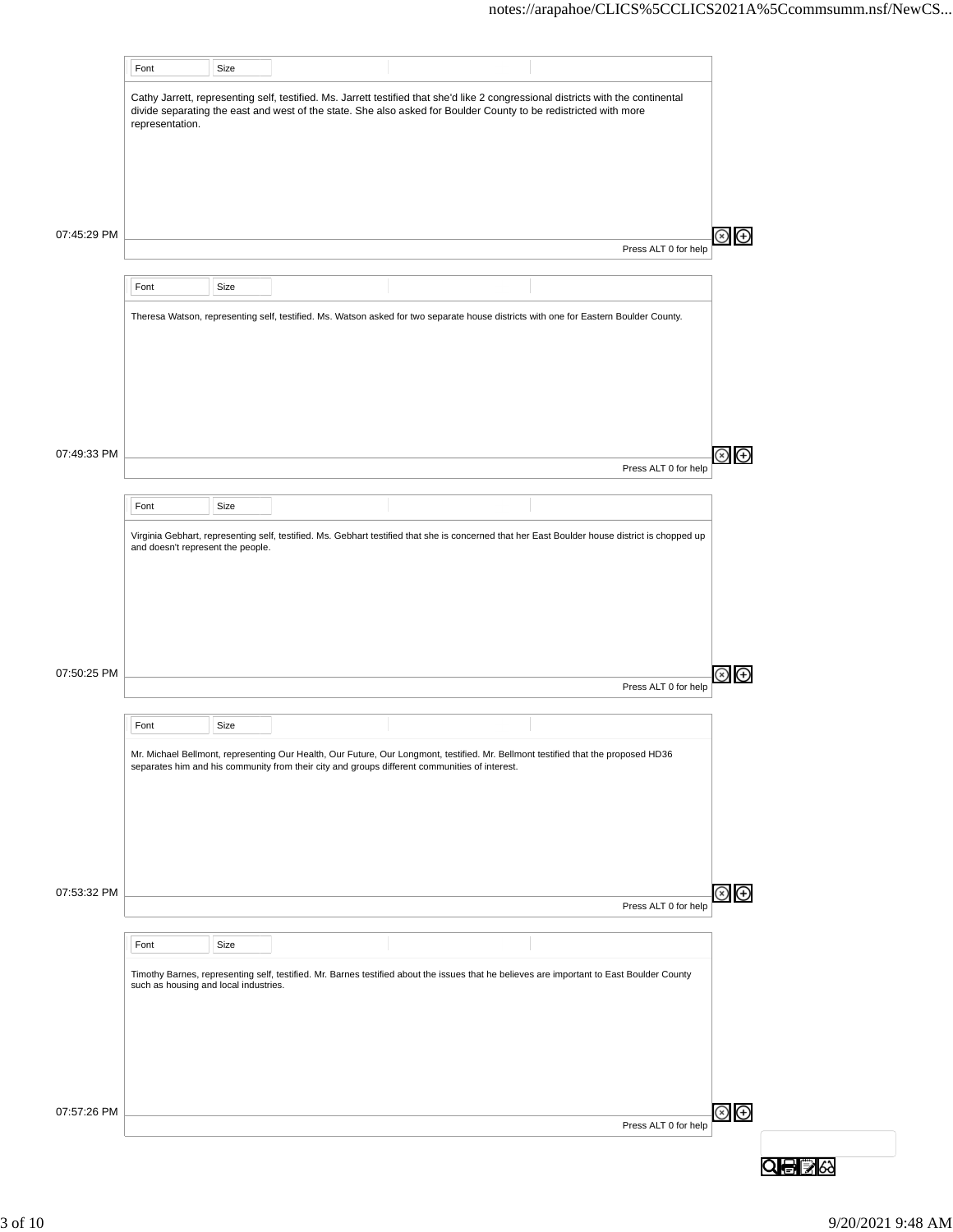|             | Font                                                                                                                                                                                                                                                                                                                                                                                                                                                                                                                                                                                                                                                                                                                                                                                                                                                                                                                                                          | Size |  |  |                      |                |
|-------------|---------------------------------------------------------------------------------------------------------------------------------------------------------------------------------------------------------------------------------------------------------------------------------------------------------------------------------------------------------------------------------------------------------------------------------------------------------------------------------------------------------------------------------------------------------------------------------------------------------------------------------------------------------------------------------------------------------------------------------------------------------------------------------------------------------------------------------------------------------------------------------------------------------------------------------------------------------------|------|--|--|----------------------|----------------|
|             | Mr. Kevin Sipple, representing self, testified. He discussed service needs and neglected communities. He made recommendations about<br>towns up in the canyons of Boulder County.<br>Press ALT 0 for help<br>Font<br>Size<br>Mr. Charles King, representing self, testified. He discussed communities of interest and transportation issues in Broomfield.<br>Font<br>Size<br>Ms. Kim Hoff, representing self, testified. Ms. Hoff discussed borders in Longmont including with regard to utilities and sustainability. She<br>also discussed the rapid population growth in Longmont.<br>Font<br>Size<br>Ms. Beth Utton, representing self, testified. She discussed environment, public health, and transportation. She asked that Boulder County<br>be in CD2 completely.<br>Font<br>Size<br>Jonathan Singer, representing self, testified. Mr. Singer testified that putting Longmont into a Weld County district is contradictory to their<br>interests. |      |  |  |                      |                |
|             |                                                                                                                                                                                                                                                                                                                                                                                                                                                                                                                                                                                                                                                                                                                                                                                                                                                                                                                                                               |      |  |  |                      |                |
|             |                                                                                                                                                                                                                                                                                                                                                                                                                                                                                                                                                                                                                                                                                                                                                                                                                                                                                                                                                               |      |  |  |                      |                |
|             |                                                                                                                                                                                                                                                                                                                                                                                                                                                                                                                                                                                                                                                                                                                                                                                                                                                                                                                                                               |      |  |  |                      |                |
| 08:04:47 PM |                                                                                                                                                                                                                                                                                                                                                                                                                                                                                                                                                                                                                                                                                                                                                                                                                                                                                                                                                               |      |  |  |                      | $\circledast$  |
|             |                                                                                                                                                                                                                                                                                                                                                                                                                                                                                                                                                                                                                                                                                                                                                                                                                                                                                                                                                               |      |  |  |                      |                |
|             |                                                                                                                                                                                                                                                                                                                                                                                                                                                                                                                                                                                                                                                                                                                                                                                                                                                                                                                                                               |      |  |  |                      |                |
|             |                                                                                                                                                                                                                                                                                                                                                                                                                                                                                                                                                                                                                                                                                                                                                                                                                                                                                                                                                               |      |  |  |                      |                |
|             |                                                                                                                                                                                                                                                                                                                                                                                                                                                                                                                                                                                                                                                                                                                                                                                                                                                                                                                                                               |      |  |  |                      |                |
|             |                                                                                                                                                                                                                                                                                                                                                                                                                                                                                                                                                                                                                                                                                                                                                                                                                                                                                                                                                               |      |  |  |                      |                |
|             |                                                                                                                                                                                                                                                                                                                                                                                                                                                                                                                                                                                                                                                                                                                                                                                                                                                                                                                                                               |      |  |  |                      |                |
| 08:08:11 PM |                                                                                                                                                                                                                                                                                                                                                                                                                                                                                                                                                                                                                                                                                                                                                                                                                                                                                                                                                               |      |  |  | Press ALT 0 for help | $\circledcirc$ |
|             |                                                                                                                                                                                                                                                                                                                                                                                                                                                                                                                                                                                                                                                                                                                                                                                                                                                                                                                                                               |      |  |  |                      |                |
|             |                                                                                                                                                                                                                                                                                                                                                                                                                                                                                                                                                                                                                                                                                                                                                                                                                                                                                                                                                               |      |  |  |                      |                |
|             |                                                                                                                                                                                                                                                                                                                                                                                                                                                                                                                                                                                                                                                                                                                                                                                                                                                                                                                                                               |      |  |  |                      |                |
|             |                                                                                                                                                                                                                                                                                                                                                                                                                                                                                                                                                                                                                                                                                                                                                                                                                                                                                                                                                               |      |  |  |                      |                |
|             |                                                                                                                                                                                                                                                                                                                                                                                                                                                                                                                                                                                                                                                                                                                                                                                                                                                                                                                                                               |      |  |  |                      |                |
|             |                                                                                                                                                                                                                                                                                                                                                                                                                                                                                                                                                                                                                                                                                                                                                                                                                                                                                                                                                               |      |  |  |                      |                |
| 08:14:54 PM |                                                                                                                                                                                                                                                                                                                                                                                                                                                                                                                                                                                                                                                                                                                                                                                                                                                                                                                                                               |      |  |  | Press ALT 0 for help | ⊗ ල            |
|             |                                                                                                                                                                                                                                                                                                                                                                                                                                                                                                                                                                                                                                                                                                                                                                                                                                                                                                                                                               |      |  |  |                      |                |
|             |                                                                                                                                                                                                                                                                                                                                                                                                                                                                                                                                                                                                                                                                                                                                                                                                                                                                                                                                                               |      |  |  |                      |                |
|             |                                                                                                                                                                                                                                                                                                                                                                                                                                                                                                                                                                                                                                                                                                                                                                                                                                                                                                                                                               |      |  |  |                      | $\circledast$  |
|             |                                                                                                                                                                                                                                                                                                                                                                                                                                                                                                                                                                                                                                                                                                                                                                                                                                                                                                                                                               |      |  |  |                      |                |
|             |                                                                                                                                                                                                                                                                                                                                                                                                                                                                                                                                                                                                                                                                                                                                                                                                                                                                                                                                                               |      |  |  |                      |                |
| 08:18:02 PM |                                                                                                                                                                                                                                                                                                                                                                                                                                                                                                                                                                                                                                                                                                                                                                                                                                                                                                                                                               |      |  |  |                      |                |
|             |                                                                                                                                                                                                                                                                                                                                                                                                                                                                                                                                                                                                                                                                                                                                                                                                                                                                                                                                                               |      |  |  | Press ALT 0 for help |                |
|             |                                                                                                                                                                                                                                                                                                                                                                                                                                                                                                                                                                                                                                                                                                                                                                                                                                                                                                                                                               |      |  |  |                      |                |
|             |                                                                                                                                                                                                                                                                                                                                                                                                                                                                                                                                                                                                                                                                                                                                                                                                                                                                                                                                                               |      |  |  |                      |                |
|             |                                                                                                                                                                                                                                                                                                                                                                                                                                                                                                                                                                                                                                                                                                                                                                                                                                                                                                                                                               |      |  |  |                      |                |
|             |                                                                                                                                                                                                                                                                                                                                                                                                                                                                                                                                                                                                                                                                                                                                                                                                                                                                                                                                                               |      |  |  |                      |                |
|             |                                                                                                                                                                                                                                                                                                                                                                                                                                                                                                                                                                                                                                                                                                                                                                                                                                                                                                                                                               |      |  |  |                      |                |
| 08:22:07 PM |                                                                                                                                                                                                                                                                                                                                                                                                                                                                                                                                                                                                                                                                                                                                                                                                                                                                                                                                                               |      |  |  |                      | $\circledcirc$ |
|             |                                                                                                                                                                                                                                                                                                                                                                                                                                                                                                                                                                                                                                                                                                                                                                                                                                                                                                                                                               |      |  |  | Press ALT 0 for help |                |
|             |                                                                                                                                                                                                                                                                                                                                                                                                                                                                                                                                                                                                                                                                                                                                                                                                                                                                                                                                                               |      |  |  |                      |                |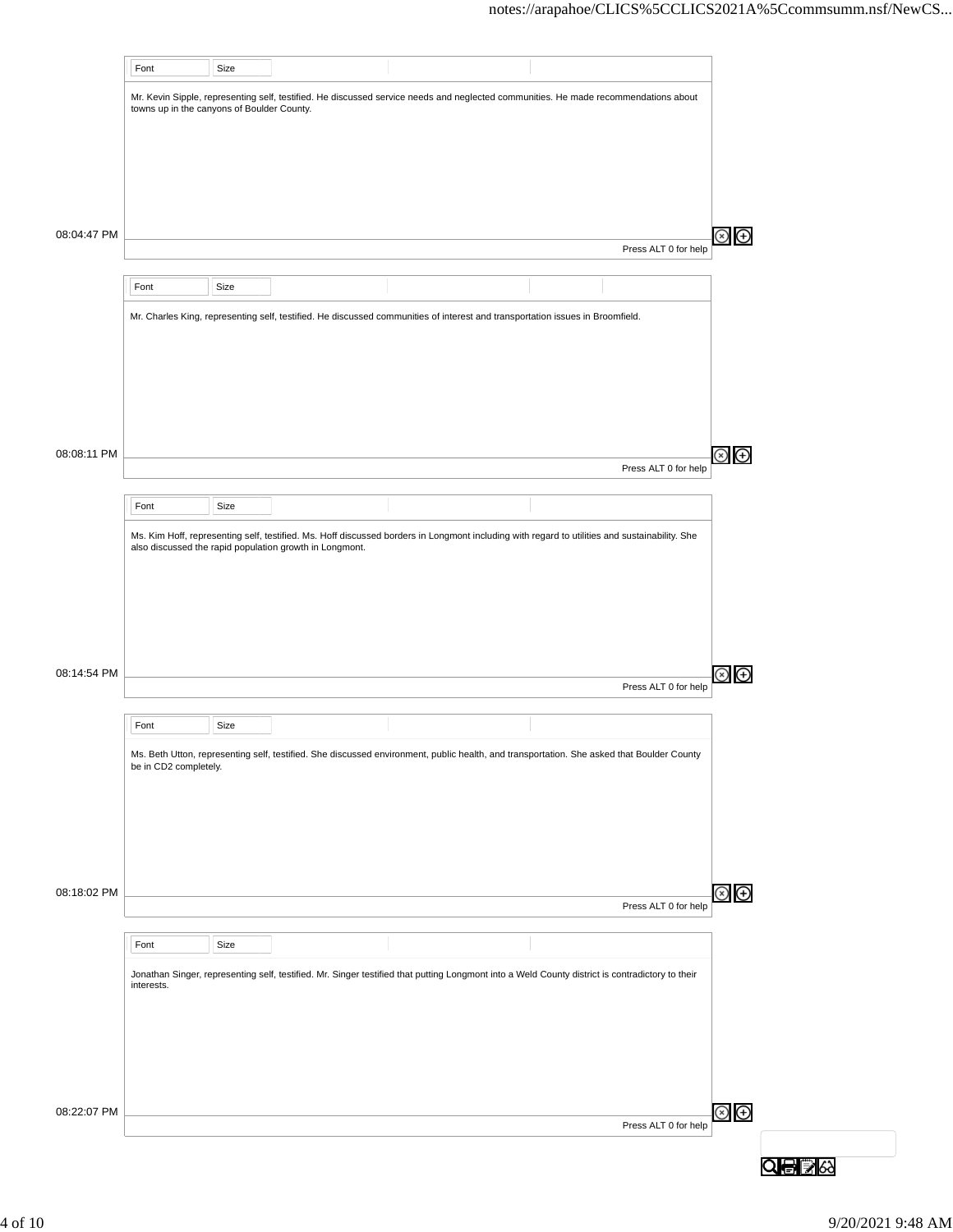|             | Font                                                                                                                                                                                                                                                                                                                                                           | Size                                                                                                                                                                                                                                                                                                                                                                                                                                                                                                                                                                                                          |  |  |  |                      |                     |  |  |
|-------------|----------------------------------------------------------------------------------------------------------------------------------------------------------------------------------------------------------------------------------------------------------------------------------------------------------------------------------------------------------------|---------------------------------------------------------------------------------------------------------------------------------------------------------------------------------------------------------------------------------------------------------------------------------------------------------------------------------------------------------------------------------------------------------------------------------------------------------------------------------------------------------------------------------------------------------------------------------------------------------------|--|--|--|----------------------|---------------------|--|--|
|             |                                                                                                                                                                                                                                                                                                                                                                |                                                                                                                                                                                                                                                                                                                                                                                                                                                                                                                                                                                                               |  |  |  |                      |                     |  |  |
|             |                                                                                                                                                                                                                                                                                                                                                                | Amy Weinstein, representing self, testified. Ms. Weinstein reiterated the request about East Boulder and discussed reasons she wants the<br>house districts changed in the area.<br>Size<br>Mrs. Mitzi Nicoletti, representing self, testified. Mrs. Nicoletti offered suggestions for marking legislative districts and asked<br>to keep Boulder County separate from Weld County.<br>Size<br>Size<br>Size<br>Ms. Elena Klaver, representing self, testified. Ms. Klaver testifed about the difficulty for Latinx populations to get representation and<br>offered suggestions for better representing them. |  |  |  |                      |                     |  |  |
|             |                                                                                                                                                                                                                                                                                                                                                                |                                                                                                                                                                                                                                                                                                                                                                                                                                                                                                                                                                                                               |  |  |  |                      |                     |  |  |
|             |                                                                                                                                                                                                                                                                                                                                                                |                                                                                                                                                                                                                                                                                                                                                                                                                                                                                                                                                                                                               |  |  |  |                      |                     |  |  |
|             |                                                                                                                                                                                                                                                                                                                                                                |                                                                                                                                                                                                                                                                                                                                                                                                                                                                                                                                                                                                               |  |  |  |                      |                     |  |  |
|             |                                                                                                                                                                                                                                                                                                                                                                |                                                                                                                                                                                                                                                                                                                                                                                                                                                                                                                                                                                                               |  |  |  |                      |                     |  |  |
| 08:23:08 PM |                                                                                                                                                                                                                                                                                                                                                                |                                                                                                                                                                                                                                                                                                                                                                                                                                                                                                                                                                                                               |  |  |  | Press ALT 0 for help | Θ<br>(x)            |  |  |
|             |                                                                                                                                                                                                                                                                                                                                                                |                                                                                                                                                                                                                                                                                                                                                                                                                                                                                                                                                                                                               |  |  |  |                      |                     |  |  |
|             | Font                                                                                                                                                                                                                                                                                                                                                           |                                                                                                                                                                                                                                                                                                                                                                                                                                                                                                                                                                                                               |  |  |  |                      |                     |  |  |
|             |                                                                                                                                                                                                                                                                                                                                                                |                                                                                                                                                                                                                                                                                                                                                                                                                                                                                                                                                                                                               |  |  |  |                      |                     |  |  |
|             |                                                                                                                                                                                                                                                                                                                                                                |                                                                                                                                                                                                                                                                                                                                                                                                                                                                                                                                                                                                               |  |  |  |                      |                     |  |  |
|             |                                                                                                                                                                                                                                                                                                                                                                |                                                                                                                                                                                                                                                                                                                                                                                                                                                                                                                                                                                                               |  |  |  |                      |                     |  |  |
|             |                                                                                                                                                                                                                                                                                                                                                                |                                                                                                                                                                                                                                                                                                                                                                                                                                                                                                                                                                                                               |  |  |  |                      |                     |  |  |
|             |                                                                                                                                                                                                                                                                                                                                                                |                                                                                                                                                                                                                                                                                                                                                                                                                                                                                                                                                                                                               |  |  |  |                      |                     |  |  |
|             |                                                                                                                                                                                                                                                                                                                                                                |                                                                                                                                                                                                                                                                                                                                                                                                                                                                                                                                                                                                               |  |  |  |                      |                     |  |  |
| 08:30:56 PM |                                                                                                                                                                                                                                                                                                                                                                |                                                                                                                                                                                                                                                                                                                                                                                                                                                                                                                                                                                                               |  |  |  | Press ALT 0 for help | $(\times)$          |  |  |
|             |                                                                                                                                                                                                                                                                                                                                                                |                                                                                                                                                                                                                                                                                                                                                                                                                                                                                                                                                                                                               |  |  |  |                      |                     |  |  |
|             | Font                                                                                                                                                                                                                                                                                                                                                           |                                                                                                                                                                                                                                                                                                                                                                                                                                                                                                                                                                                                               |  |  |  |                      |                     |  |  |
|             |                                                                                                                                                                                                                                                                                                                                                                |                                                                                                                                                                                                                                                                                                                                                                                                                                                                                                                                                                                                               |  |  |  |                      |                     |  |  |
|             |                                                                                                                                                                                                                                                                                                                                                                |                                                                                                                                                                                                                                                                                                                                                                                                                                                                                                                                                                                                               |  |  |  |                      |                     |  |  |
|             |                                                                                                                                                                                                                                                                                                                                                                |                                                                                                                                                                                                                                                                                                                                                                                                                                                                                                                                                                                                               |  |  |  |                      |                     |  |  |
|             |                                                                                                                                                                                                                                                                                                                                                                |                                                                                                                                                                                                                                                                                                                                                                                                                                                                                                                                                                                                               |  |  |  |                      |                     |  |  |
|             |                                                                                                                                                                                                                                                                                                                                                                |                                                                                                                                                                                                                                                                                                                                                                                                                                                                                                                                                                                                               |  |  |  |                      |                     |  |  |
|             |                                                                                                                                                                                                                                                                                                                                                                |                                                                                                                                                                                                                                                                                                                                                                                                                                                                                                                                                                                                               |  |  |  |                      |                     |  |  |
| 08:31:02 PM |                                                                                                                                                                                                                                                                                                                                                                |                                                                                                                                                                                                                                                                                                                                                                                                                                                                                                                                                                                                               |  |  |  |                      | $\bigoplus$         |  |  |
|             |                                                                                                                                                                                                                                                                                                                                                                |                                                                                                                                                                                                                                                                                                                                                                                                                                                                                                                                                                                                               |  |  |  |                      |                     |  |  |
|             | Font                                                                                                                                                                                                                                                                                                                                                           |                                                                                                                                                                                                                                                                                                                                                                                                                                                                                                                                                                                                               |  |  |  |                      |                     |  |  |
|             | Mrs. Marilyn Hughes, representing self, testified. Mrs. Hughes testified that putting parts of Weld County with Boulder County loses the<br>focus on the communities of interest.<br>Press ALT 0 for help<br>Mr. Stan Gelb, representing self, testified. Mr. Gelb requested that Longmont be kept fully with Boulder County due to location and<br>interests. |                                                                                                                                                                                                                                                                                                                                                                                                                                                                                                                                                                                                               |  |  |  |                      |                     |  |  |
|             |                                                                                                                                                                                                                                                                                                                                                                |                                                                                                                                                                                                                                                                                                                                                                                                                                                                                                                                                                                                               |  |  |  |                      | Θ<br>$\circledcirc$ |  |  |
|             |                                                                                                                                                                                                                                                                                                                                                                |                                                                                                                                                                                                                                                                                                                                                                                                                                                                                                                                                                                                               |  |  |  |                      |                     |  |  |
|             |                                                                                                                                                                                                                                                                                                                                                                |                                                                                                                                                                                                                                                                                                                                                                                                                                                                                                                                                                                                               |  |  |  |                      |                     |  |  |
|             |                                                                                                                                                                                                                                                                                                                                                                |                                                                                                                                                                                                                                                                                                                                                                                                                                                                                                                                                                                                               |  |  |  |                      |                     |  |  |
|             |                                                                                                                                                                                                                                                                                                                                                                |                                                                                                                                                                                                                                                                                                                                                                                                                                                                                                                                                                                                               |  |  |  |                      |                     |  |  |
| 08:37:57 PM |                                                                                                                                                                                                                                                                                                                                                                |                                                                                                                                                                                                                                                                                                                                                                                                                                                                                                                                                                                                               |  |  |  |                      |                     |  |  |
|             |                                                                                                                                                                                                                                                                                                                                                                |                                                                                                                                                                                                                                                                                                                                                                                                                                                                                                                                                                                                               |  |  |  | Press ALT 0 for help |                     |  |  |
|             | Font                                                                                                                                                                                                                                                                                                                                                           |                                                                                                                                                                                                                                                                                                                                                                                                                                                                                                                                                                                                               |  |  |  |                      |                     |  |  |
|             |                                                                                                                                                                                                                                                                                                                                                                |                                                                                                                                                                                                                                                                                                                                                                                                                                                                                                                                                                                                               |  |  |  |                      |                     |  |  |
|             |                                                                                                                                                                                                                                                                                                                                                                |                                                                                                                                                                                                                                                                                                                                                                                                                                                                                                                                                                                                               |  |  |  |                      |                     |  |  |
|             |                                                                                                                                                                                                                                                                                                                                                                |                                                                                                                                                                                                                                                                                                                                                                                                                                                                                                                                                                                                               |  |  |  |                      |                     |  |  |
|             |                                                                                                                                                                                                                                                                                                                                                                |                                                                                                                                                                                                                                                                                                                                                                                                                                                                                                                                                                                                               |  |  |  |                      |                     |  |  |
|             |                                                                                                                                                                                                                                                                                                                                                                |                                                                                                                                                                                                                                                                                                                                                                                                                                                                                                                                                                                                               |  |  |  |                      |                     |  |  |
|             |                                                                                                                                                                                                                                                                                                                                                                |                                                                                                                                                                                                                                                                                                                                                                                                                                                                                                                                                                                                               |  |  |  |                      |                     |  |  |
| 08:41:06 PM |                                                                                                                                                                                                                                                                                                                                                                |                                                                                                                                                                                                                                                                                                                                                                                                                                                                                                                                                                                                               |  |  |  |                      | $\circledast$       |  |  |
|             |                                                                                                                                                                                                                                                                                                                                                                |                                                                                                                                                                                                                                                                                                                                                                                                                                                                                                                                                                                                               |  |  |  | Press ALT 0 for help |                     |  |  |
|             |                                                                                                                                                                                                                                                                                                                                                                |                                                                                                                                                                                                                                                                                                                                                                                                                                                                                                                                                                                                               |  |  |  |                      |                     |  |  |
|             |                                                                                                                                                                                                                                                                                                                                                                |                                                                                                                                                                                                                                                                                                                                                                                                                                                                                                                                                                                                               |  |  |  |                      |                     |  |  |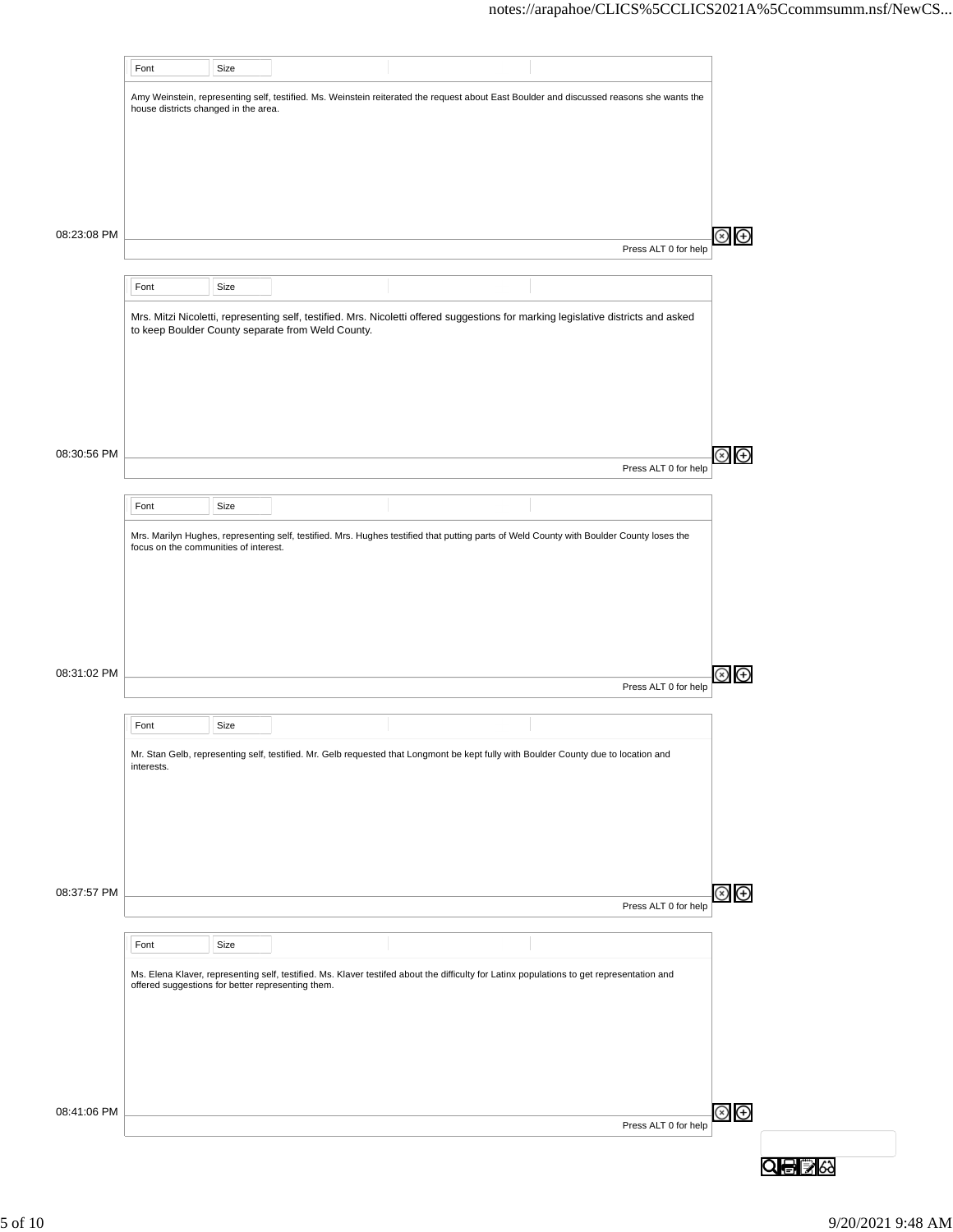|             | Font                                          | Size |                                                                   |                                                                                                                                                                                                                                   |                      |                               |
|-------------|-----------------------------------------------|------|-------------------------------------------------------------------|-----------------------------------------------------------------------------------------------------------------------------------------------------------------------------------------------------------------------------------|----------------------|-------------------------------|
|             | believes the representation has been diluted. |      |                                                                   | Ms. Peggy Reed, representing self, testified. Ms. Reed testified that Broomfield is a small place and risks being lost and in SD23 she                                                                                            |                      |                               |
|             |                                               |      |                                                                   |                                                                                                                                                                                                                                   |                      |                               |
|             |                                               |      |                                                                   |                                                                                                                                                                                                                                   |                      |                               |
| 08:42:29 PM |                                               |      |                                                                   |                                                                                                                                                                                                                                   |                      | $\circledcirc$ $\oplus$       |
|             |                                               |      |                                                                   |                                                                                                                                                                                                                                   | Press ALT 0 for help |                               |
|             | Font                                          | Size |                                                                   |                                                                                                                                                                                                                                   |                      |                               |
|             |                                               |      | interests and should be grouped together as mountain communities. | Ms. Marty Neilson, representing self, testified. Ms. Neilson testified that Raymond, Riverside, and Allenspark have like                                                                                                          |                      |                               |
|             |                                               |      |                                                                   |                                                                                                                                                                                                                                   |                      |                               |
|             |                                               |      |                                                                   |                                                                                                                                                                                                                                   |                      |                               |
| 08:45:24 PM |                                               |      |                                                                   |                                                                                                                                                                                                                                   |                      | $\circledast$                 |
|             |                                               |      |                                                                   |                                                                                                                                                                                                                                   | Press ALT 0 for help |                               |
|             | Font                                          | Size |                                                                   |                                                                                                                                                                                                                                   |                      |                               |
|             | grouped with the rest of Boulder County.      |      |                                                                   | Mr. Geoff Dolman, representing self, testified. Mr. Dolman testified that the residents of Longmont have no voice in CD4 and should be                                                                                            |                      |                               |
|             |                                               |      |                                                                   |                                                                                                                                                                                                                                   |                      |                               |
|             |                                               |      |                                                                   |                                                                                                                                                                                                                                   |                      |                               |
| 08:49:13 PM |                                               |      |                                                                   |                                                                                                                                                                                                                                   |                      | Θ                             |
|             |                                               |      |                                                                   |                                                                                                                                                                                                                                   | Press ALT 0 for help |                               |
|             | Font                                          | Size |                                                                   |                                                                                                                                                                                                                                   |                      |                               |
|             |                                               |      |                                                                   | Mrs. Patricia Davis, representing self, testified. Mrs. Davis yielded her time and will submit comment.                                                                                                                           |                      |                               |
|             |                                               |      |                                                                   |                                                                                                                                                                                                                                   |                      |                               |
|             |                                               |      |                                                                   |                                                                                                                                                                                                                                   |                      |                               |
| 08:52:17 PM |                                               |      |                                                                   |                                                                                                                                                                                                                                   |                      | $\circledcirc$ $\circledcirc$ |
|             |                                               |      |                                                                   |                                                                                                                                                                                                                                   | Press ALT 0 for help |                               |
|             | Font                                          | Size |                                                                   |                                                                                                                                                                                                                                   |                      |                               |
|             |                                               |      |                                                                   | Mrs. Ingrid Moore, representing self, testified. She stated that Longmont residents do not share the same interests as those in Weld<br>County and that the proposed districts will prevent them from working on common projects. |                      |                               |
|             |                                               |      |                                                                   |                                                                                                                                                                                                                                   |                      |                               |
|             |                                               |      |                                                                   |                                                                                                                                                                                                                                   |                      |                               |
| 08:52:43 PM |                                               |      |                                                                   |                                                                                                                                                                                                                                   |                      | $\odot$ $\odot$               |
|             |                                               |      |                                                                   |                                                                                                                                                                                                                                   | Press ALT 0 for help |                               |
|             |                                               |      |                                                                   |                                                                                                                                                                                                                                   |                      |                               |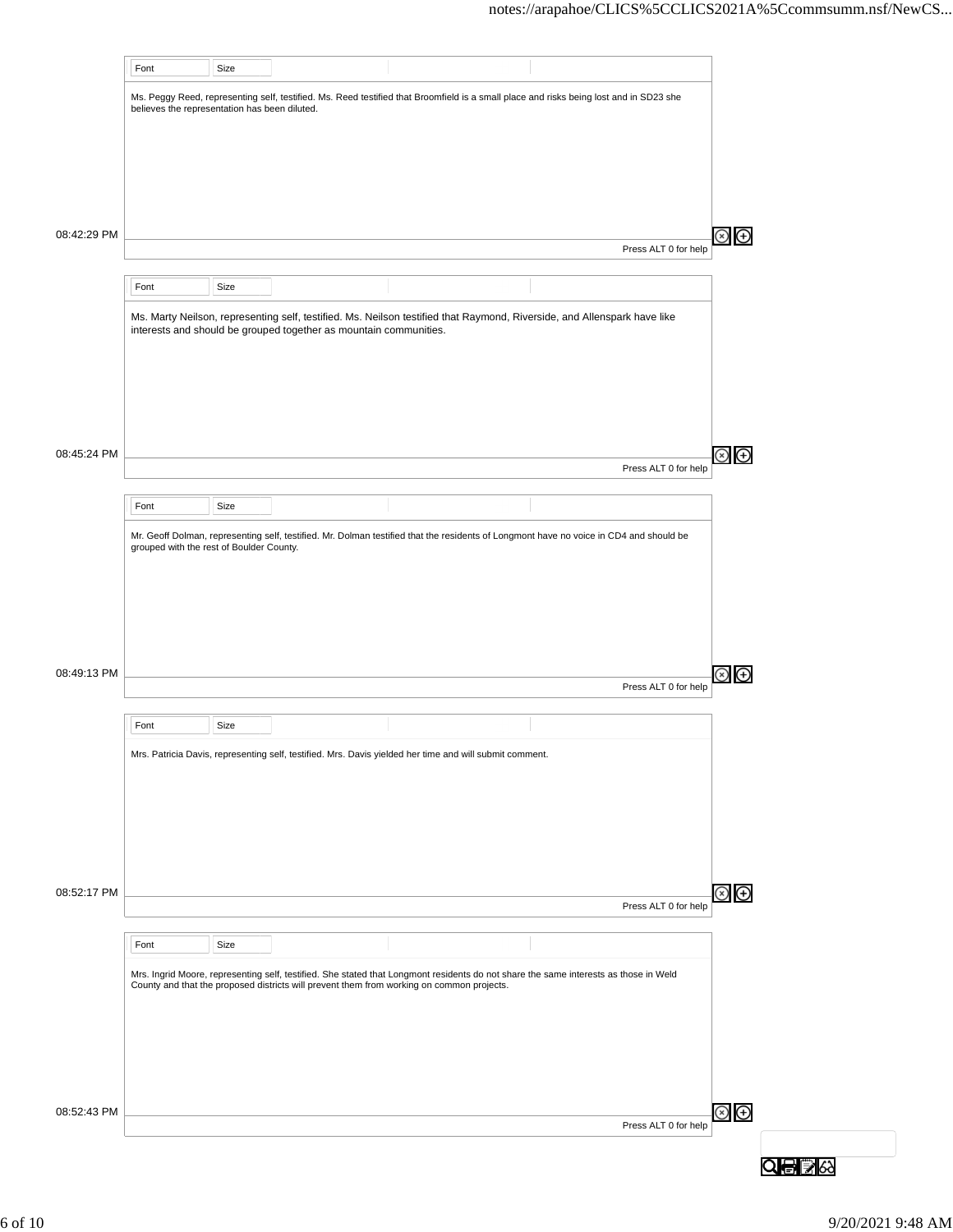|             | Font                                             | Size |                                                                                                                                                                                                                                                             |                      |                                                            |  |
|-------------|--------------------------------------------------|------|-------------------------------------------------------------------------------------------------------------------------------------------------------------------------------------------------------------------------------------------------------------|----------------------|------------------------------------------------------------|--|
|             |                                                  |      | Lafayette Mayor Jamie Harkins, representing self, testified. Mayor Harkins testified that the divergence along the Weld and Boulder                                                                                                                         |                      |                                                            |  |
|             |                                                  |      | County border is strong. She went on to explain ways that the counties are different and offered suggestions.                                                                                                                                               |                      |                                                            |  |
|             |                                                  |      |                                                                                                                                                                                                                                                             |                      |                                                            |  |
|             |                                                  |      |                                                                                                                                                                                                                                                             |                      |                                                            |  |
|             |                                                  |      |                                                                                                                                                                                                                                                             |                      |                                                            |  |
| 08:56:25 PM |                                                  |      |                                                                                                                                                                                                                                                             |                      | $\left( \begin{smallmatrix} + \ \end{smallmatrix} \right)$ |  |
|             |                                                  |      |                                                                                                                                                                                                                                                             | Press ALT 0 for help |                                                            |  |
|             | Font                                             | Size |                                                                                                                                                                                                                                                             |                      |                                                            |  |
|             |                                                  |      | JD Mangat, representing self, testified. Mr. Mangat testified that Lafayette is split into two senate districts. He testified that the issue is the                                                                                                         |                      |                                                            |  |
|             | same in the house districts.                     |      |                                                                                                                                                                                                                                                             |                      |                                                            |  |
|             |                                                  |      |                                                                                                                                                                                                                                                             |                      |                                                            |  |
|             |                                                  |      |                                                                                                                                                                                                                                                             |                      |                                                            |  |
|             |                                                  |      |                                                                                                                                                                                                                                                             |                      |                                                            |  |
|             |                                                  |      |                                                                                                                                                                                                                                                             |                      |                                                            |  |
| 09:03:57 PM |                                                  |      |                                                                                                                                                                                                                                                             | Press ALT 0 for help | Ð                                                          |  |
|             | Font                                             | Size |                                                                                                                                                                                                                                                             |                      |                                                            |  |
|             |                                                  |      |                                                                                                                                                                                                                                                             |                      |                                                            |  |
|             | Counties better together and discussed his maps. |      | Jon Nicholas, representing self, testified. Mr. Nicholas submitted testimony (Attatchment A) and discussed his view that Larimer and Weld                                                                                                                   |                      |                                                            |  |
|             |                                                  |      |                                                                                                                                                                                                                                                             |                      |                                                            |  |
|             |                                                  |      |                                                                                                                                                                                                                                                             |                      |                                                            |  |
|             |                                                  |      |                                                                                                                                                                                                                                                             |                      |                                                            |  |
|             |                                                  |      |                                                                                                                                                                                                                                                             |                      |                                                            |  |
| 09:09:30 PM |                                                  |      |                                                                                                                                                                                                                                                             | Press ALT 0 for help | $^{(+)}$                                                   |  |
|             |                                                  |      |                                                                                                                                                                                                                                                             |                      |                                                            |  |
|             | Font                                             | Size |                                                                                                                                                                                                                                                             |                      |                                                            |  |
|             |                                                  |      | Mr. Mike Cortes, representing CLLARO (Colorado Latino Leadership Advocacy and Research Organization), testified. Mr. Cortes testified<br>that CLLARO submitted maps for the state senate and state house and discussed their reasoning for their districts. |                      |                                                            |  |
|             |                                                  |      |                                                                                                                                                                                                                                                             |                      |                                                            |  |
|             |                                                  |      |                                                                                                                                                                                                                                                             |                      |                                                            |  |
|             |                                                  |      |                                                                                                                                                                                                                                                             |                      |                                                            |  |
|             |                                                  |      |                                                                                                                                                                                                                                                             |                      |                                                            |  |
| 09:15:12 PM |                                                  |      |                                                                                                                                                                                                                                                             | Press ALT 0 for help | $\odot$ $\odot$                                            |  |
|             |                                                  |      |                                                                                                                                                                                                                                                             |                      |                                                            |  |
|             | Font                                             | Size |                                                                                                                                                                                                                                                             |                      |                                                            |  |
|             | creates a district of minority interests.        |      | Stanley Matsunaka, representing self, testified. Mr. Matsunaka expressed support for the Hispanic Chamber map for CD8 along I-25 that                                                                                                                       |                      |                                                            |  |
|             |                                                  |      |                                                                                                                                                                                                                                                             |                      |                                                            |  |
|             |                                                  |      |                                                                                                                                                                                                                                                             |                      |                                                            |  |
|             |                                                  |      |                                                                                                                                                                                                                                                             |                      |                                                            |  |
|             |                                                  |      |                                                                                                                                                                                                                                                             |                      |                                                            |  |
| 09:21:37 PM |                                                  |      |                                                                                                                                                                                                                                                             | Press ALT 0 for help | ව<br>ල                                                     |  |
|             |                                                  |      |                                                                                                                                                                                                                                                             |                      |                                                            |  |
|             |                                                  |      |                                                                                                                                                                                                                                                             |                      |                                                            |  |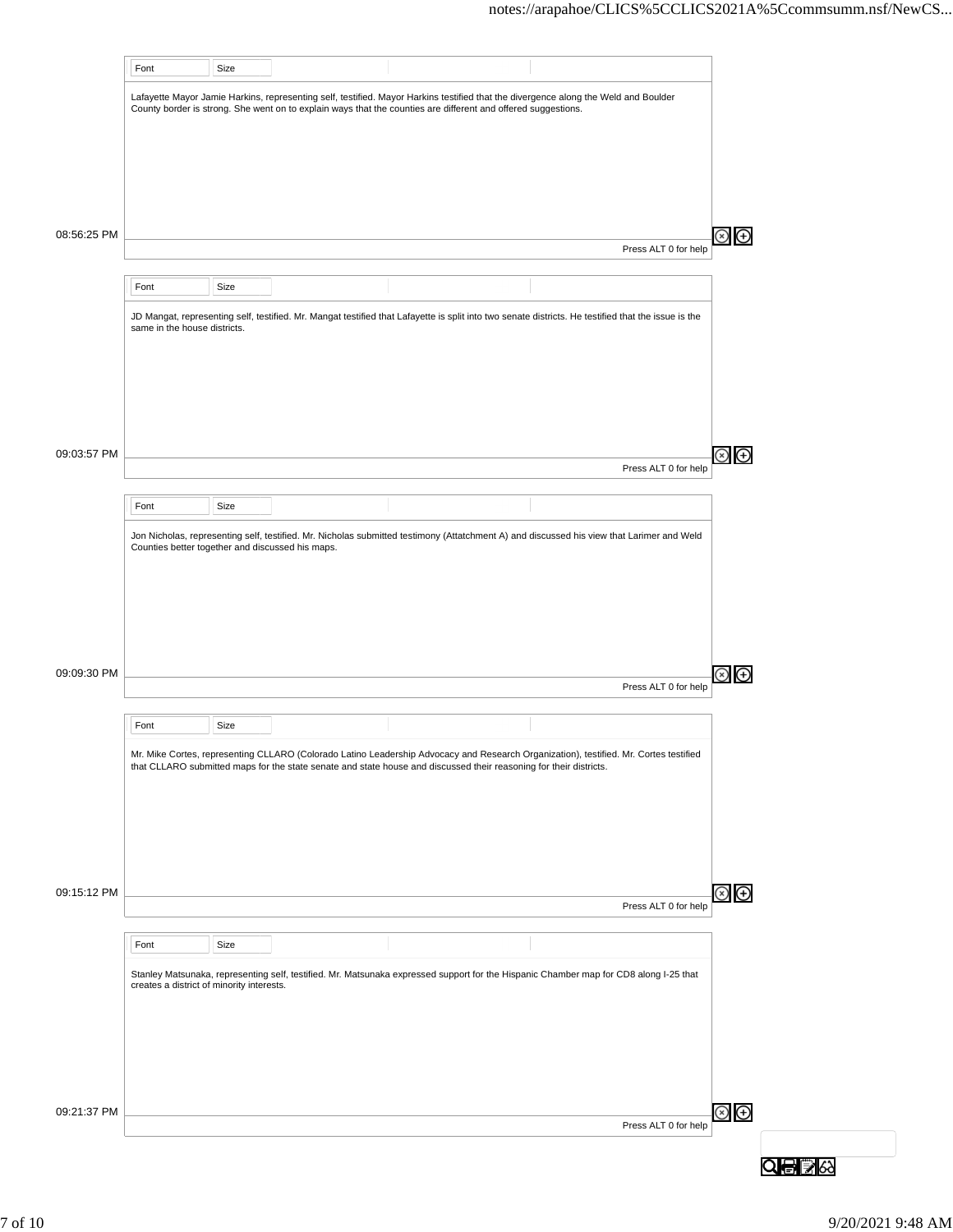|                            | Font                                            | Size |                                                                                    |                                                                                                                                                                                                                                                |                      |                               |
|----------------------------|-------------------------------------------------|------|------------------------------------------------------------------------------------|------------------------------------------------------------------------------------------------------------------------------------------------------------------------------------------------------------------------------------------------|----------------------|-------------------------------|
|                            | on minority voices.                             |      |                                                                                    | Mrs. Joanna Clark, representing self, testified. Mrs. Clark testified that the districts should ignore antiquated county lines and focus more                                                                                                  |                      |                               |
|                            |                                                 |      |                                                                                    |                                                                                                                                                                                                                                                |                      |                               |
|                            |                                                 |      |                                                                                    |                                                                                                                                                                                                                                                |                      |                               |
| 09:28:30 PM                |                                                 |      |                                                                                    |                                                                                                                                                                                                                                                |                      | $\circledcirc$                |
|                            |                                                 |      |                                                                                    |                                                                                                                                                                                                                                                | Press ALT 0 for help |                               |
|                            | Font                                            | Size |                                                                                    |                                                                                                                                                                                                                                                |                      |                               |
| 09:51:11 PM<br>09:53:35 PM |                                                 |      | and proposed his criteria different from what is being discussed by the committee. | Dr. Andrew Therriault, representing The National Democratic Redistricting Committee, testified. Dr. Therriault testified on competitiveness                                                                                                    |                      |                               |
|                            |                                                 |      |                                                                                    |                                                                                                                                                                                                                                                |                      |                               |
|                            |                                                 |      |                                                                                    |                                                                                                                                                                                                                                                |                      |                               |
| 09:31:12 PM                |                                                 |      |                                                                                    |                                                                                                                                                                                                                                                | Press ALT 0 for help | $\circledcirc$ $\circledcirc$ |
|                            | Font                                            | Size |                                                                                    |                                                                                                                                                                                                                                                |                      |                               |
|                            |                                                 |      |                                                                                    | Ms. Sonia Marquez, representing Boulder County Democrats Outreach and Inclusion Team, testified. Ms. Marquez testified that she                                                                                                                |                      |                               |
|                            |                                                 |      |                                                                                    | supports the maps submitted by CLLARO and about how critical it is to protect the representation of the Latinx community.                                                                                                                      |                      |                               |
|                            |                                                 |      |                                                                                    |                                                                                                                                                                                                                                                |                      |                               |
|                            |                                                 |      |                                                                                    |                                                                                                                                                                                                                                                |                      |                               |
| 09:32:23 PM                |                                                 |      |                                                                                    |                                                                                                                                                                                                                                                |                      | ⊗<br>⊕                        |
|                            |                                                 |      |                                                                                    |                                                                                                                                                                                                                                                | Press ALT 0 for help |                               |
|                            | Font                                            | Size |                                                                                    |                                                                                                                                                                                                                                                |                      |                               |
|                            |                                                 |      |                                                                                    | Jossy Martinez, representing Northern Colorado Immigrants United, testified. Ms. Martinez testified that with the new redistricting it's time<br>for Latinx individuals to get better representation and a chance for a Latinx representative. |                      |                               |
|                            |                                                 |      |                                                                                    |                                                                                                                                                                                                                                                |                      |                               |
|                            |                                                 |      |                                                                                    |                                                                                                                                                                                                                                                |                      |                               |
|                            |                                                 |      |                                                                                    |                                                                                                                                                                                                                                                |                      |                               |
|                            |                                                 |      |                                                                                    |                                                                                                                                                                                                                                                | Press ALT 0 for help | $\circledcirc$                |
|                            | Font                                            | Size |                                                                                    |                                                                                                                                                                                                                                                |                      |                               |
|                            | explain why he believes they should be grouped. |      |                                                                                    | Mr. Andrew Benham, representing self, testified. Mr. Benham asked to keep Boulder and Ft. Collins in the same CD. He proceeded to                                                                                                              |                      |                               |
|                            |                                                 |      |                                                                                    |                                                                                                                                                                                                                                                |                      |                               |
|                            |                                                 |      |                                                                                    |                                                                                                                                                                                                                                                |                      |                               |
|                            |                                                 |      |                                                                                    |                                                                                                                                                                                                                                                |                      |                               |
|                            |                                                 |      |                                                                                    |                                                                                                                                                                                                                                                | Press ALT 0 for help | $\circledcirc$                |
|                            |                                                 |      |                                                                                    |                                                                                                                                                                                                                                                |                      |                               |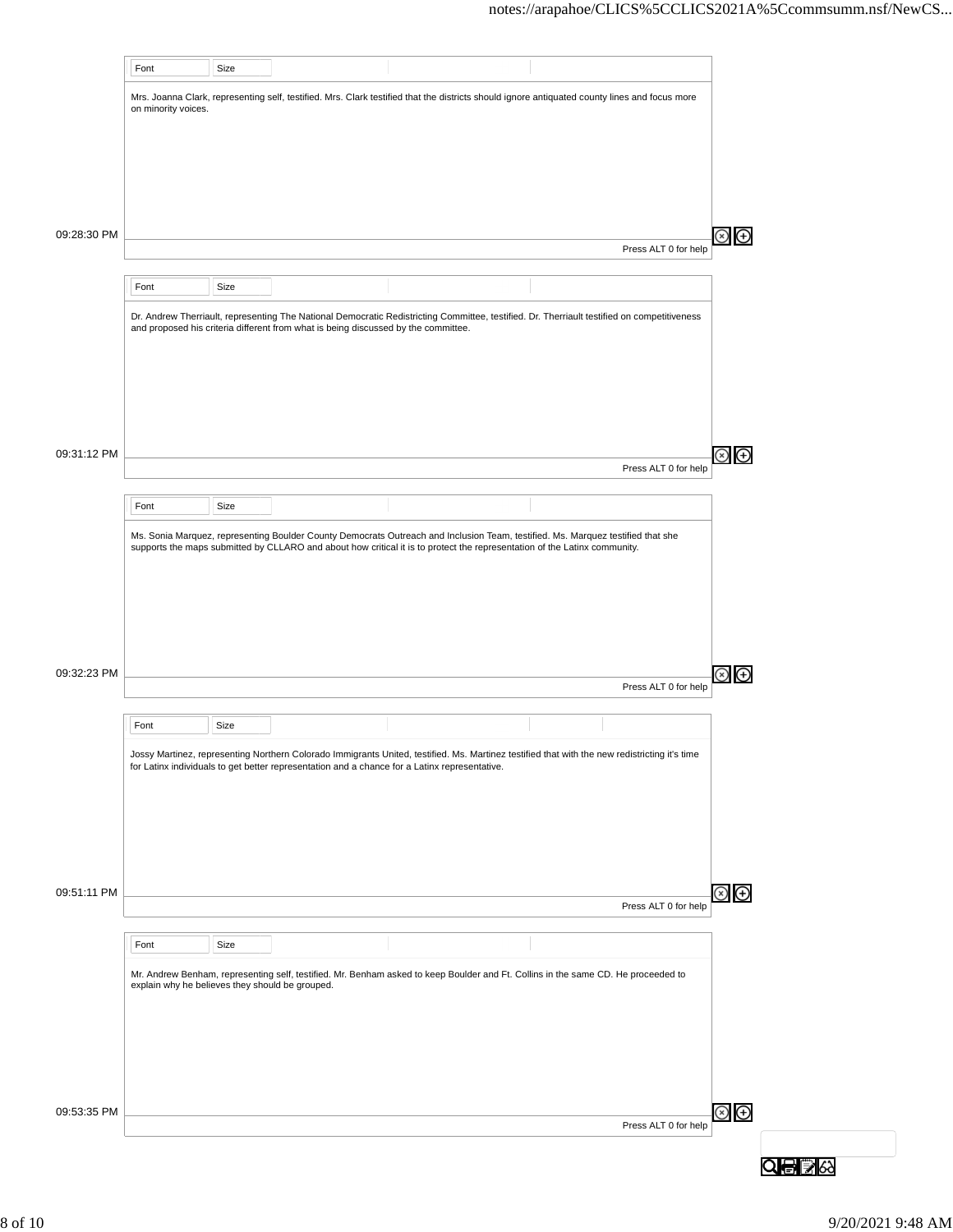|             | Font                    | Size |                                                                        |                                                                                                                                                                                                                                                                    |  |                      |  |
|-------------|-------------------------|------|------------------------------------------------------------------------|--------------------------------------------------------------------------------------------------------------------------------------------------------------------------------------------------------------------------------------------------------------------|--|----------------------|--|
|             |                         |      |                                                                        | Ms. Caitlin Trent, representing Colorado Immigrant Rights Coalition & CIRC Action Fund, testified. Ms. Trent testified that Latinx<br>individuals who aren't citizens should be included in communities of interests as should those who aren't enfranchised.      |  |                      |  |
|             |                         |      |                                                                        |                                                                                                                                                                                                                                                                    |  |                      |  |
|             |                         |      |                                                                        |                                                                                                                                                                                                                                                                    |  |                      |  |
|             |                         |      |                                                                        |                                                                                                                                                                                                                                                                    |  |                      |  |
| 10:02:55 PM |                         |      |                                                                        |                                                                                                                                                                                                                                                                    |  | Press ALT 0 for help |  |
|             | Font                    | Size |                                                                        |                                                                                                                                                                                                                                                                    |  |                      |  |
|             |                         |      |                                                                        | Mr. Angel Sanchez, representing Boulder County Democrats Outreach and Inclusion Team, testified. Mr. Sanchez testified that Latinx                                                                                                                                 |  |                      |  |
|             | representation.         |      |                                                                        | individuals face and carry issues that aren't experienced by others and they would like districts as drawn by CLLARO for better                                                                                                                                    |  |                      |  |
|             |                         |      |                                                                        |                                                                                                                                                                                                                                                                    |  |                      |  |
|             |                         |      |                                                                        |                                                                                                                                                                                                                                                                    |  |                      |  |
|             |                         |      |                                                                        |                                                                                                                                                                                                                                                                    |  |                      |  |
| 10:09:51 PM |                         |      |                                                                        |                                                                                                                                                                                                                                                                    |  |                      |  |
|             |                         |      |                                                                        |                                                                                                                                                                                                                                                                    |  | Press ALT 0 for help |  |
|             | Font                    | Size |                                                                        |                                                                                                                                                                                                                                                                    |  |                      |  |
|             |                         |      |                                                                        | Commissioner Marta Loachamin, representing Boulder County, testified. Commissioner Loachamin testified that Longmont is the second<br>biggest city in the county of Boulder and would like to ensure that they are united with Boulder as shown in the CLLARO map. |  |                      |  |
|             |                         |      |                                                                        |                                                                                                                                                                                                                                                                    |  |                      |  |
|             |                         |      |                                                                        |                                                                                                                                                                                                                                                                    |  |                      |  |
|             |                         |      |                                                                        |                                                                                                                                                                                                                                                                    |  |                      |  |
| 10:13:34 PM |                         |      |                                                                        |                                                                                                                                                                                                                                                                    |  |                      |  |
|             |                         |      |                                                                        |                                                                                                                                                                                                                                                                    |  | Press ALT 0 for help |  |
|             | Font                    | Size |                                                                        |                                                                                                                                                                                                                                                                    |  |                      |  |
|             |                         |      |                                                                        | Mr. Thomas Windham, representing NAACP Boulder County, testified. Mr. Windham testified that communities do their best when they<br>have agency and are heard by their representatives. He continued to testify on the importance                                  |  |                      |  |
|             | the districts and maps. |      |                                                                        |                                                                                                                                                                                                                                                                    |  |                      |  |
|             |                         |      |                                                                        |                                                                                                                                                                                                                                                                    |  |                      |  |
|             |                         |      |                                                                        |                                                                                                                                                                                                                                                                    |  |                      |  |
|             |                         |      |                                                                        |                                                                                                                                                                                                                                                                    |  |                      |  |
| 10:19:39 PM |                         |      |                                                                        |                                                                                                                                                                                                                                                                    |  | Press ALT 0 for help |  |
|             | Font                    | Size |                                                                        |                                                                                                                                                                                                                                                                    |  |                      |  |
|             |                         |      |                                                                        | Monica Colbert Burton, representing self, testified. Ms. Burton testified that local school districts are not constrained by congressional                                                                                                                         |  |                      |  |
|             |                         |      | districts and discussed many issues why she believes this is the case. |                                                                                                                                                                                                                                                                    |  |                      |  |
|             |                         |      |                                                                        |                                                                                                                                                                                                                                                                    |  |                      |  |
|             |                         |      |                                                                        |                                                                                                                                                                                                                                                                    |  |                      |  |
|             |                         |      |                                                                        |                                                                                                                                                                                                                                                                    |  |                      |  |
| 10:23:20 PM |                         |      |                                                                        |                                                                                                                                                                                                                                                                    |  | Press ALT 0 for help |  |
|             |                         |      |                                                                        |                                                                                                                                                                                                                                                                    |  |                      |  |
|             |                         |      |                                                                        |                                                                                                                                                                                                                                                                    |  |                      |  |